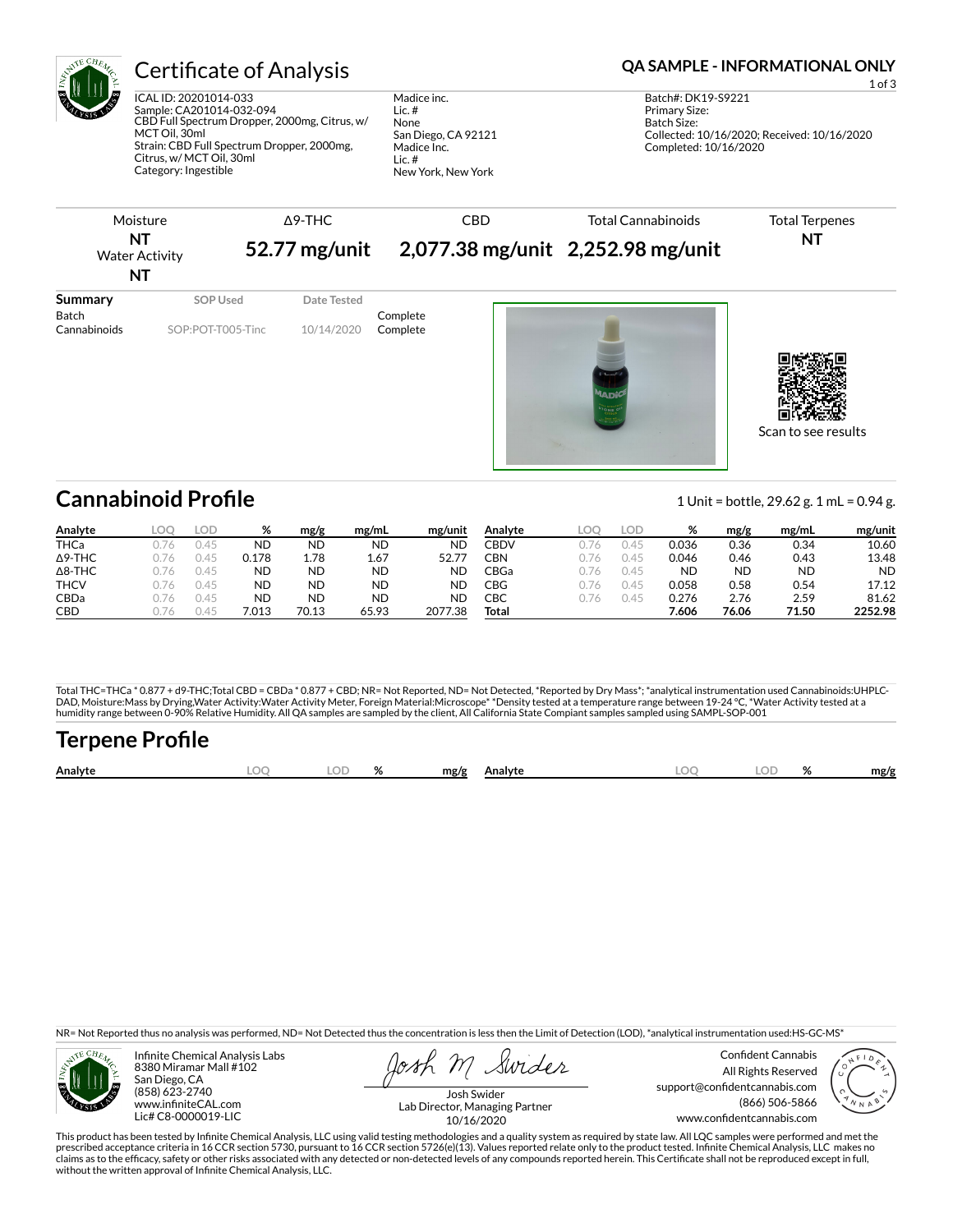

## Certificate of Analysis **Certificate of Analysis QA SAMPLE - INFORMATIONAL ONLY**

ICAL ID: 20201014-033 Sample: CA201014-032-094 CBD Full Spectrum Dropper, 2000mg, Citrus, w/ MCT Oil, 30ml Strain: CBD Full Spectrum Dropper, 2000mg, Citrus, w/ MCT Oil, 30ml Category: Ingestible

Madice inc. Lic. # None San Diego, CA 92121 Madice Inc. Lic. # New York, New York

2 of 3 Batch#: DK19-S9221 Primary Size: Batch Size: Collected: 10/16/2020; Received: 10/16/2020 Completed: 10/16/2020

### **Residual Solvent Analysis**

| Category 1 | $\sim$ $\sim$<br><u>.</u> | J. | Limit | <b>Status</b> | Category | LOO | LOD | .imit | <b>Status</b> | Category 2 | $\Omega$ | LOD. | .imi | Status |
|------------|---------------------------|----|-------|---------------|----------|-----|-----|-------|---------------|------------|----------|------|------|--------|
|            |                           |    |       |               |          |     |     |       |               |            |          |      |      |        |

NR= Not Reported thus no analysis was performed, ND= Not Detected thus the concentration is less then the Limit of Detection (LOD) ,\*analytical instrumentation used=HS-GC-MS\*

### **Heavy Metal Screening**

| $\sim$<br>$-$<br>$\sim$<br>$\sim$ | $\cap$<br>LUD | ∠imit∶ | Status |
|-----------------------------------|---------------|--------|--------|
|                                   |               |        |        |

NR= Not Reported thus no analysis was performed, ND= Not Detected thus the concentration is less then the Limit of Detection (LOD) , \*analytical instrumentation used:ICP-MS\*

### **Microbiological Screening**

| ` sult ∴ |  |
|----------|--|
|          |  |

ND=Not Detected; \*analytical instrumentation used:qPCR\*



Infinite Chemical Analysis Labs 8380 Miramar Mall #102 San Diego, CA (858) 623-2740 www.infiniteCAL.com Lic# C8-0000019-LIC

Josh M Swider

Confident Cannabis All Rights Reserved support@confidentcannabis.com (866) 506-5866 www.confidentcannabis.com



Josh Swider Lab Director, Managing Partner 10/16/2020

This product has been tested by Infinite Chemical Analysis, LLC using valid testing methodologies and a quality system as required by state law. All LQC samples were performed and met the prescribed acceptance criteria in 16 CCR section 5730, pursuant to 16 CCR section 5726(e)(13). Values reported relate only to the product tested. Infinite Chemical Analysis, LLC makes no<br>claims as to the efficacy, safety o without the written approval of Infinite Chemical Analysis, LLC.